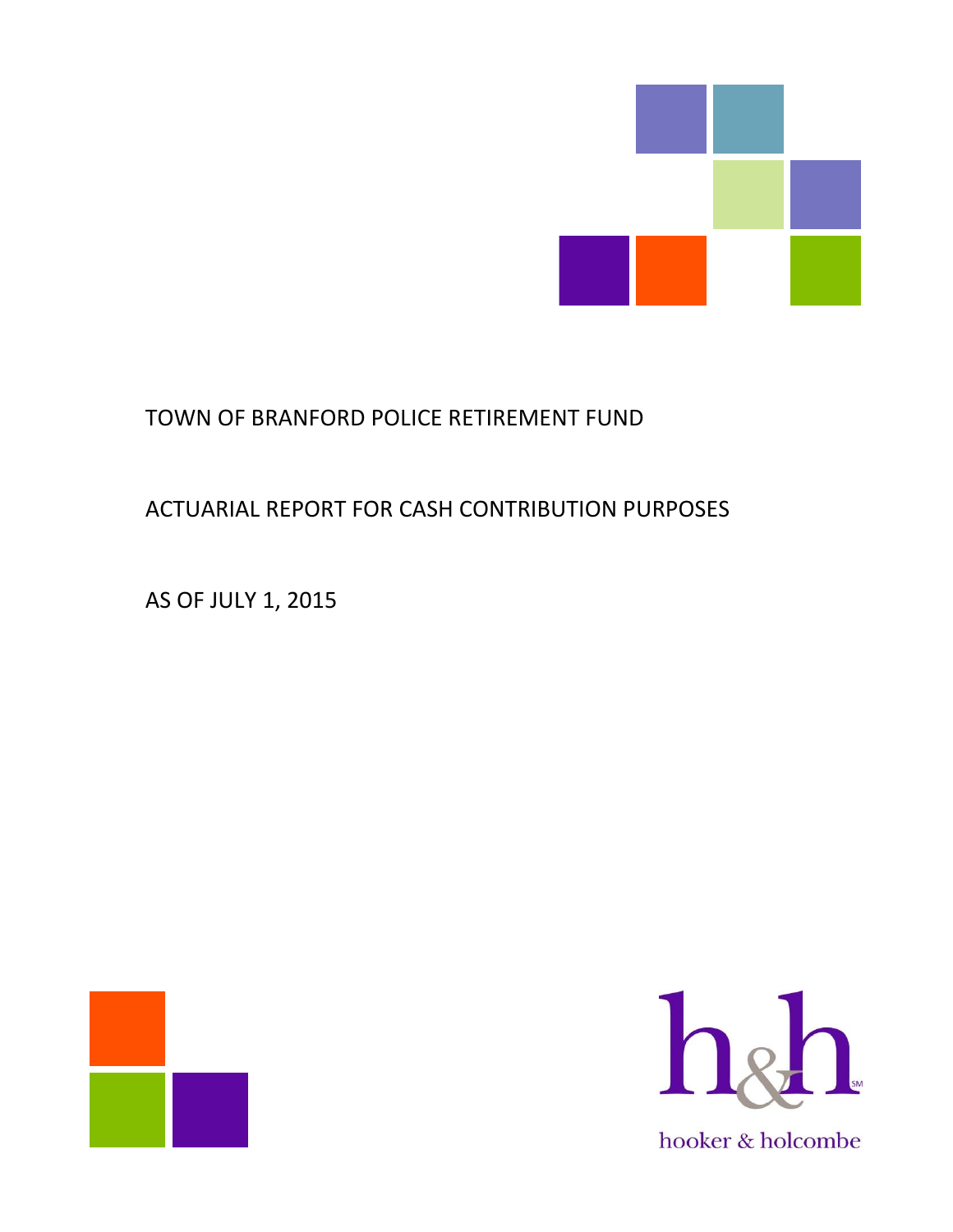

# **Table of Contents**

| Section |           |                                                                                            | Page           |
|---------|-----------|--------------------------------------------------------------------------------------------|----------------|
|         |           | <b>Executive Summary</b>                                                                   | $\mathbf{1}$   |
| 1.      |           | <b>Introduction</b>                                                                        |                |
|         | А.        | Purposes of the Valuation                                                                  | $\overline{2}$ |
|         | <b>B.</b> | <b>Experience During Period Under Review</b>                                               | $\overline{2}$ |
|         | C.        | Changes Since the Last Valuation                                                           | $\overline{2}$ |
|         | D.        | Certification                                                                              | 3              |
| П.      |           | <b>Results of the Valuation</b>                                                            |                |
|         | А.        | <b>Actuarial Balance Sheet</b>                                                             | 4              |
|         | B.        | Development of Unfunded Accrued Liability<br>(Pension Benefit Obligation) and Funded Ratio | 4              |
|         | C.        | <b>Annual Contribution</b>                                                                 | 5              |
|         | D.        | Town Contribution for 2015-2016 Fiscal Year                                                | 6              |
|         | E.        | Estimated Town Contributions for 2016-2017 Budget Purposes                                 | 6              |
|         | F.        | <b>Accounting Information</b>                                                              | $\overline{7}$ |
| Ш.      |           | <b>Supporting Exhibits</b>                                                                 |                |
|         | А.        | Membership Data                                                                            |                |
|         |           | Age/Service/Salary Charts                                                                  | 8              |
|         | В.        | Assets                                                                                     | 10             |
|         |           | Relationship of Actuarial Value to Market Value<br>$\bullet$                               | 12             |
|         |           | Recognition of Capital Appreciation in Actuarial Value                                     | 12             |
|         |           | Development of Asset Values<br>$\bullet$                                                   | 12             |
| IV.     |           | <b>Description of Actuarial Methods and Actuarial Assumptions</b>                          |                |
|         |           | <b>Asset Valuation Method</b>                                                              | 13             |
|         |           | <b>Actuarial Cost Method</b>                                                               | 13             |
|         |           | <b>Actuarial Assumptions</b>                                                               | 14             |
| v.      |           | <b>Summary of Plan Provisions</b>                                                          | 17             |
|         |           |                                                                                            |                |

# **Report Prepared By:**

| Timothy A. Ryor                            | Jolanta Kolc             |
|--------------------------------------------|--------------------------|
| Senior Vice President & Consulting Actuary | <b>Actuarial Analyst</b> |
| 860.856.2102                               | 860.856.2124             |
| tryor@hhconsultants.com                    | jkolc@hhconsultants.com  |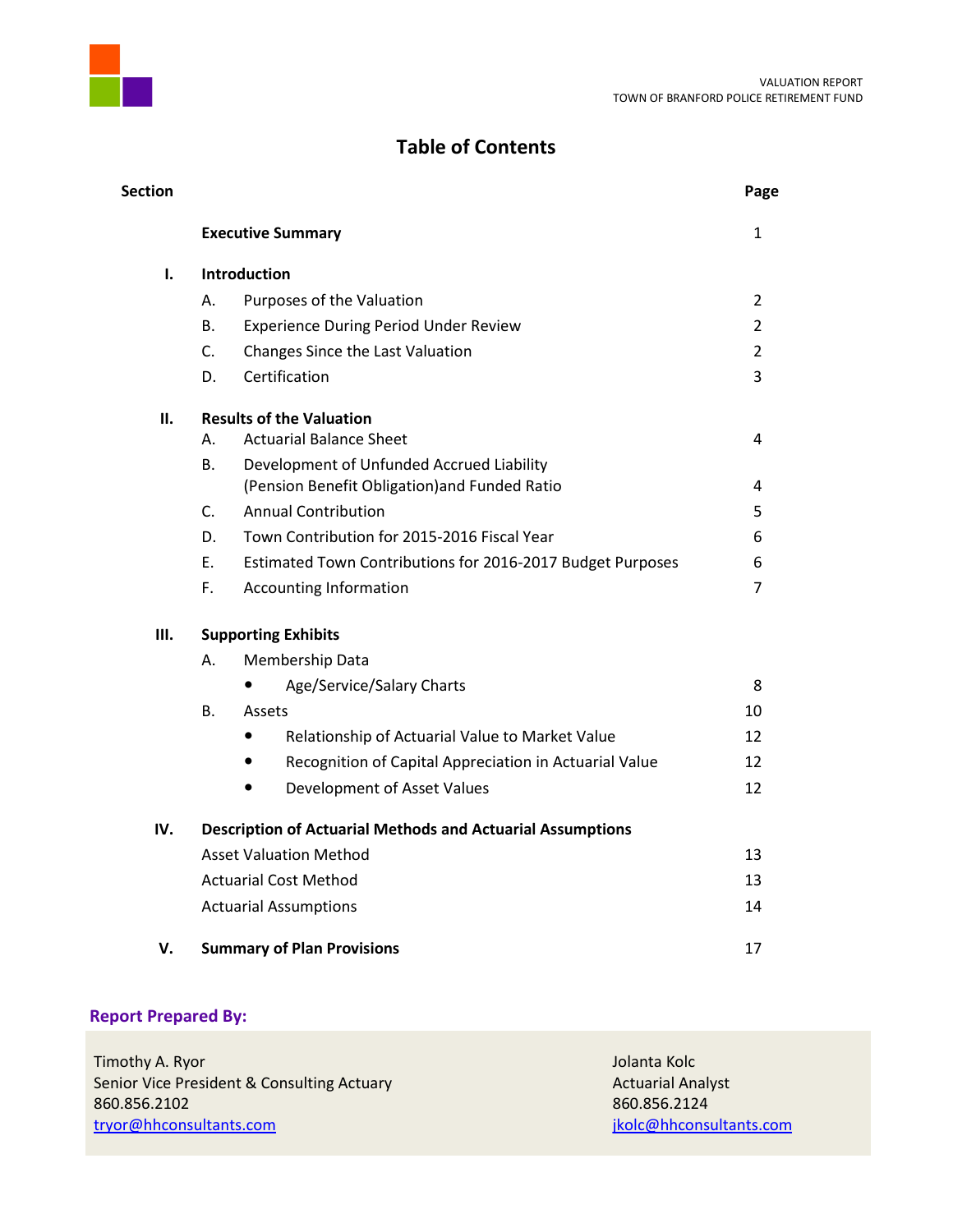

| <b>Executive Summary</b>                         |                     |                     |  |  |  |  |  |  |
|--------------------------------------------------|---------------------|---------------------|--|--|--|--|--|--|
|                                                  | <b>July 1, 2015</b> | <b>July 1, 2013</b> |  |  |  |  |  |  |
| <b>Status</b>                                    |                     |                     |  |  |  |  |  |  |
| <b>Active Employees</b>                          | 38                  | 40                  |  |  |  |  |  |  |
| Active - Non-accruing                            | 0                   | 0                   |  |  |  |  |  |  |
| <b>Retired Pensioners</b>                        | 45                  | 46                  |  |  |  |  |  |  |
| <b>Terminated Vested Employees</b>               | $\mathbf{1}$        | $\overline{2}$      |  |  |  |  |  |  |
| Total                                            | 84                  | 88                  |  |  |  |  |  |  |
| <b>Total annual plan salaries</b>                | \$3,576,246         | \$3,462,045         |  |  |  |  |  |  |
| Average plan salary                              | 94,112              | 86,551              |  |  |  |  |  |  |
| Actuarial present value of future benefits       | 33,865,074          | 32,172,297          |  |  |  |  |  |  |
| <b>Actuarial accrued liability</b>               | 28,755,887          | 26,425,916          |  |  |  |  |  |  |
| <b>Asset value</b>                               |                     |                     |  |  |  |  |  |  |
| Market                                           | 21,598,370          | 19,814,392          |  |  |  |  |  |  |
| Actuarial                                        | 22,410,598          | 19,663,483          |  |  |  |  |  |  |
| Normal cost - employer                           | 303,827             | 285,624             |  |  |  |  |  |  |
| <b>Unfunded accrued liability</b>                | 6,345,289           | 6,762,433           |  |  |  |  |  |  |
| <b>Fund Ratio</b>                                | 77.93%              | 74.41%              |  |  |  |  |  |  |
| <b>Actuarially Determined Contribution (ADC)</b> |                     |                     |  |  |  |  |  |  |
| <b>Fiscal Year 2014-2015</b>                     |                     | 897,106             |  |  |  |  |  |  |
| <b>Fiscal Year 2015-2016</b>                     |                     | 897,106             |  |  |  |  |  |  |
| <b>Fiscal Year 2016-2017</b>                     | 911,226             |                     |  |  |  |  |  |  |
| <b>Fiscal Year 2017-2018</b>                     | 911,226             |                     |  |  |  |  |  |  |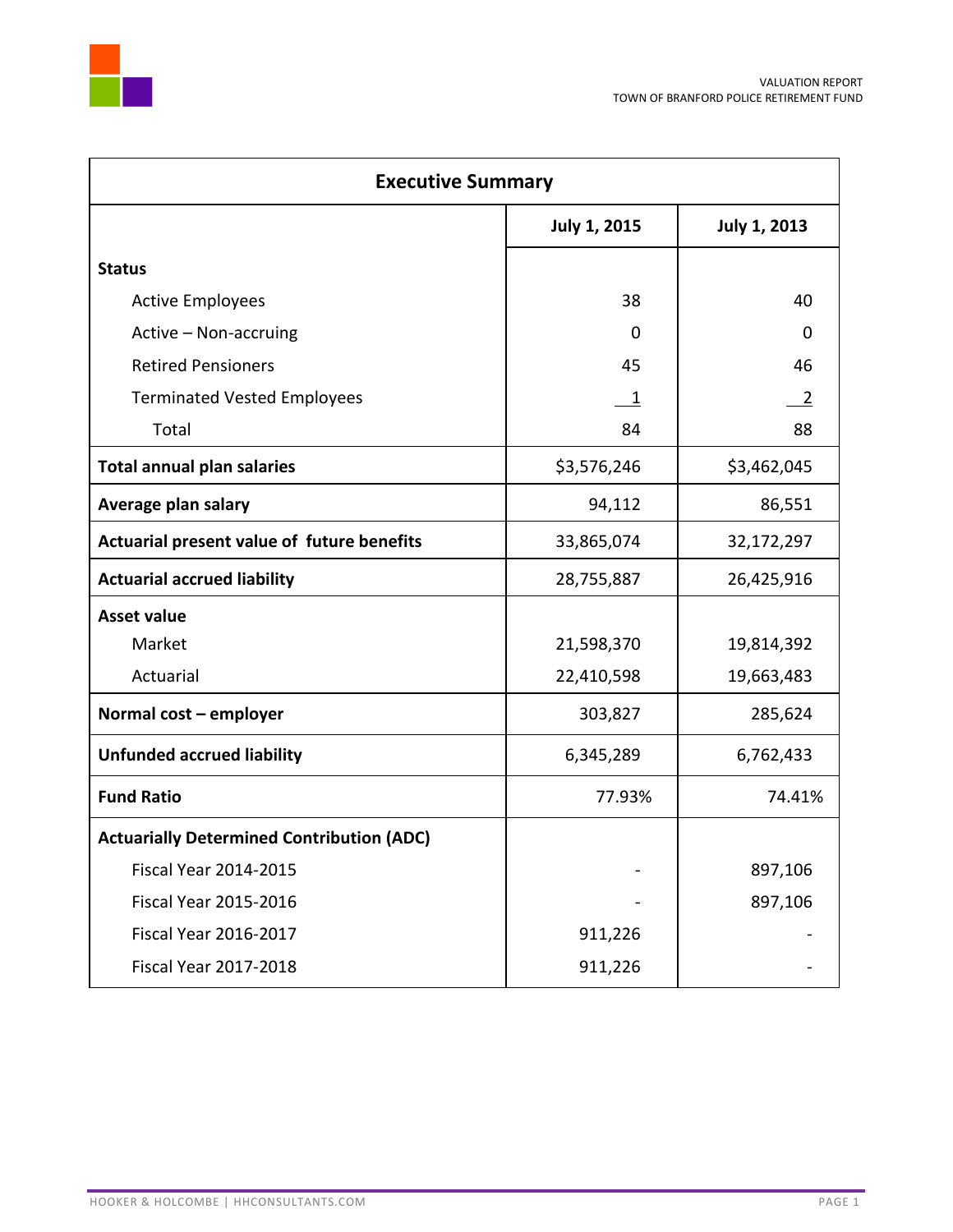

# **Section I**

# **Introduction**

# **A. Purposes of the Valuation**

The purpose of the valuation is to determine the funded status of the plan as well as the recommended cash contribution for the following two fiscal years. The information found in Section II B and Section II C of the report have been developed for this purpose.

The ultimate cost of a pension plan is based primarily on the level of benefits promised by the plan. The pension fund's investment earnings serve to reduce the cost of plan benefits and expenses. Thus,

| own's<br>-         | benefits | expenses | investment | employee      |
|--------------------|----------|----------|------------|---------------|
| -<br>ultimate cost | paid     | ıncurred | return     | contributions |

# **B. Experience During Period Under Review**

This report shows an Unfunded Accrued Liability of \$6.34 million. This represents a decrease of approximately \$400,000 compared to the prior valuation. The unfunded liability was expected to fall to \$6.08 million. The \$0.26 million difference between the expected unfunded and the actual is due to mainly to a liability loss related to updated assumptions. As reported in III. B, approximate rates of return for 2013-2014 and 2014-2015 were 8.9% and 7.2% respectively on an actuarial basis (11.5% and 0.2% on a market basis).

# **C. Changes Since The Last Valuation**

We have revised the actuarial assumptions related to mortality, retirement, withdrawal and service connected disability with this year's valuation. See the Description of Actuarial Methods and Assumptions section for a complete description of the changes.

The assumptions were changed to reflect recent updates to mortality tables, to better align with CT MERS assumptions and better reflect actual experience related to retirement and the existence of the DROP. The net impact of the change was an increase in actuarial accrued liability of about 3.4% or roughly \$940,000. The contribution was about \$80,000 higher due to these changes.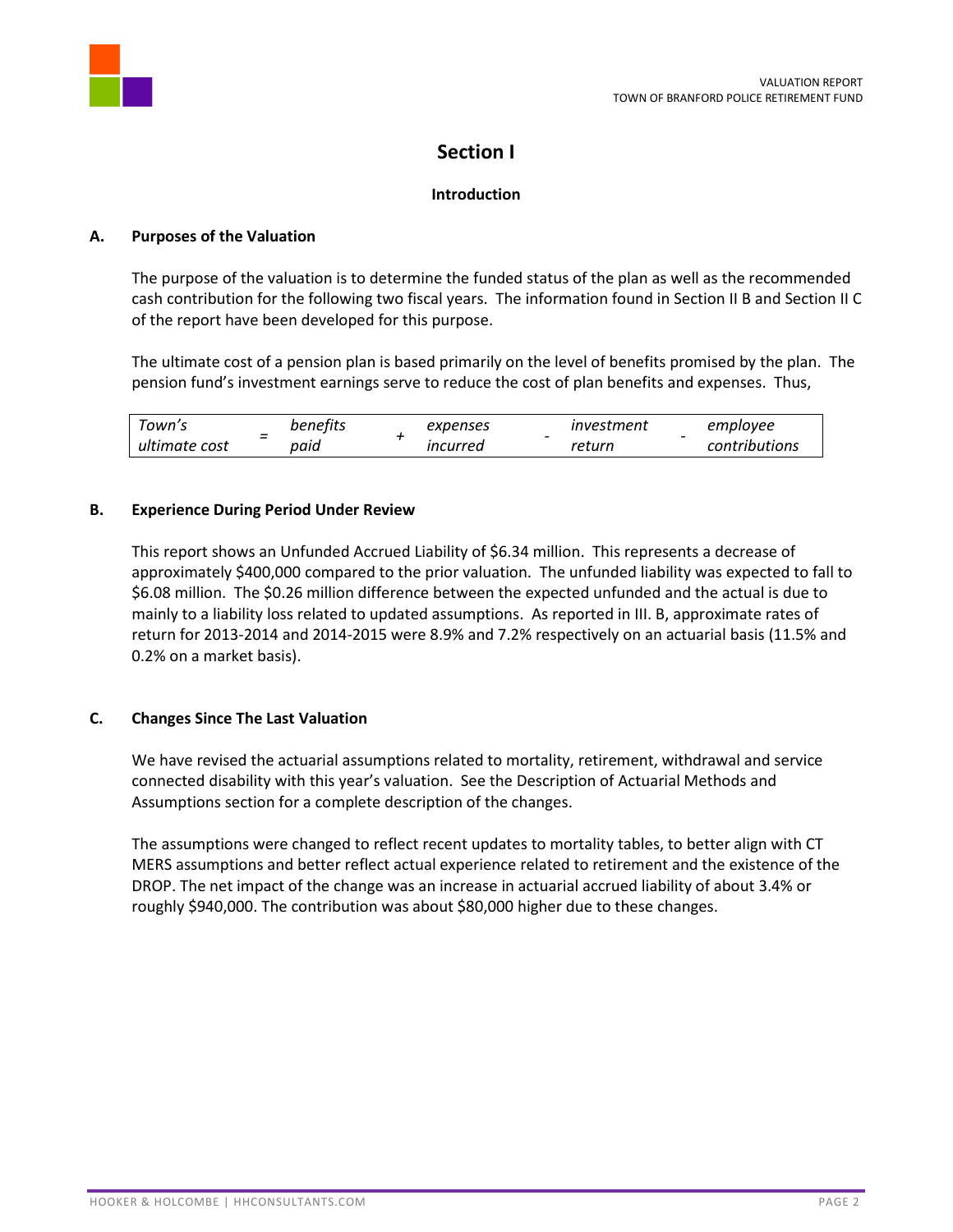

# **D. Certification**

This report presents the results of the July 1, 2015 Actuarial Valuation for the Town of Branford Police Retirement Fund (the Plan) for the purpose of estimating the funded status of the Plan and determining the Actuarially Determined Contribution (ADC) for the fiscal years ending June 30, 2017 and June 30, 2018. This report is intended to satisfy the requirements of Connecticut General Statute 7-450a. This report may not be appropriate for any other purpose.

The valuation has been performed in accordance with generally accepted actuarial principles and practices. It is intended to comply with all applicable Actuarial Standards of Practice.

I certify that the actuarial assumptions and methods that were selected by me and represent my best estimate of anticipated actuarial experience under the Plan.

In preparing this valuation, I have relied on employee data provided by the Plan Sponsor, and on asset and contribution information provided by the Trustee. I have audited neither the employee data nor the financial information, although I have reviewed them for reasonableness.

The results in this valuation report are based on the Plan as summarized in the Plan Provisions section of this report and the actuarial assumptions and methods detailed in the Description of Actuarial Methods and Assumptions section of this report.

Future actuarial measurements may differ significantly from the current measurements presented in this report due to such factors as: plan experience differing from that anticipated by the economic or demographic assumptions; changes in economic or demographic assumptions; increases or decreases expected as part of the natural operation of the methodology used for these measurements (such as the end of an amortization period or additional cost or contribution requirements based on the Plan's funded status); and changes in plan provisions or applicable law. Due to the limited scope of this report, an analysis of the potential range of such future measurements has not been performed.

I am a member of the American Academy of Actuaries and meet its Qualification Standards to render the actuarial opinion contained herein.

Timothy A. Ryor, FSPA, FCA, MAAA, Enrolled Actuary 14-05126

January 21, 2016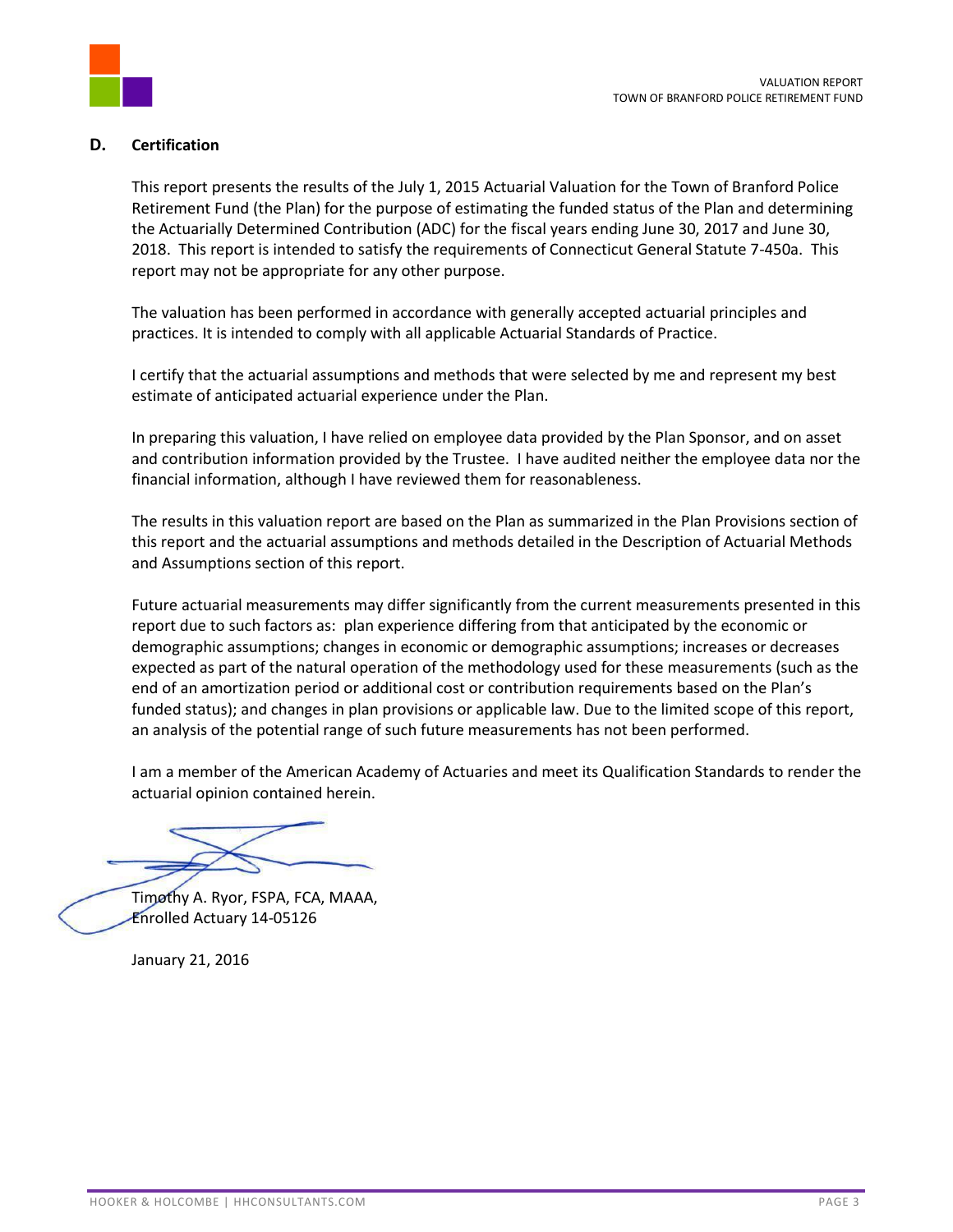

# **Section II Results of the Valuation**

#### **A. Actuarial Balance Sheet**

The essential elements of the actuarial valuation process are shown by the actuarial balance sheet. The description of the funding method in Section IV defines and explains the terms used in this actuarial balance sheet.

|                                    | <b>July 1, 2015</b> | <b>July 1, 2013</b> |
|------------------------------------|---------------------|---------------------|
| <b>Actuarial Liabilities</b>       |                     |                     |
| <b>Accrued Liability</b>           |                     |                     |
| <b>Active Employees</b>            | \$12,789,528        | \$10,937,795        |
| <b>Retired Pensioners</b>          | 15,942,564          | 15,129,650          |
| <b>Terminated Vested Employees</b> | 23,795              | 358,471             |
| TOTAL                              | 28,755,887          | 26,425,916          |
| <b>Source of Funds</b>             |                     |                     |
| Plan Assets (Actuarial Value)      | 22,410,598          | 19,663,483          |
| <b>Unfunded Accrued Liability</b>  | 6,345,289           | 6,762,433           |
| TOTAL                              | 28,755,887          | 26,425,916          |

## **B. Development of Unfunded Accrued Liability (Pension Benefit Obligation) and Funded Ratio**

|                                                                 | <b>July 1, 2015</b>                  | <b>July 1, 2013</b>                   |
|-----------------------------------------------------------------|--------------------------------------|---------------------------------------|
| Inactive Employees:                                             |                                      |                                       |
| <b>Retired Pensioners</b><br><b>Terminated Vested Employees</b> | \$19,942,564<br>23,795<br>19,966,359 | \$15,129,650<br>358,471<br>15,488,121 |
| <b>Active Employees:</b>                                        | 12,789,528                           | 10,937,795                            |
| <b>Total Accrued Liability</b>                                  | 28,755,887                           | 26,425,916                            |
| Plan Assets (Actuarial Value)                                   | 22,410,598                           | 19,663,483                            |
| Unfunded Accrued Liability                                      | 6,345,289                            | 6,762,433                             |
| Funded Ratio (Plan Assets Divided by Total Accrued Liability)   | 77.93%                               | 74.41%                                |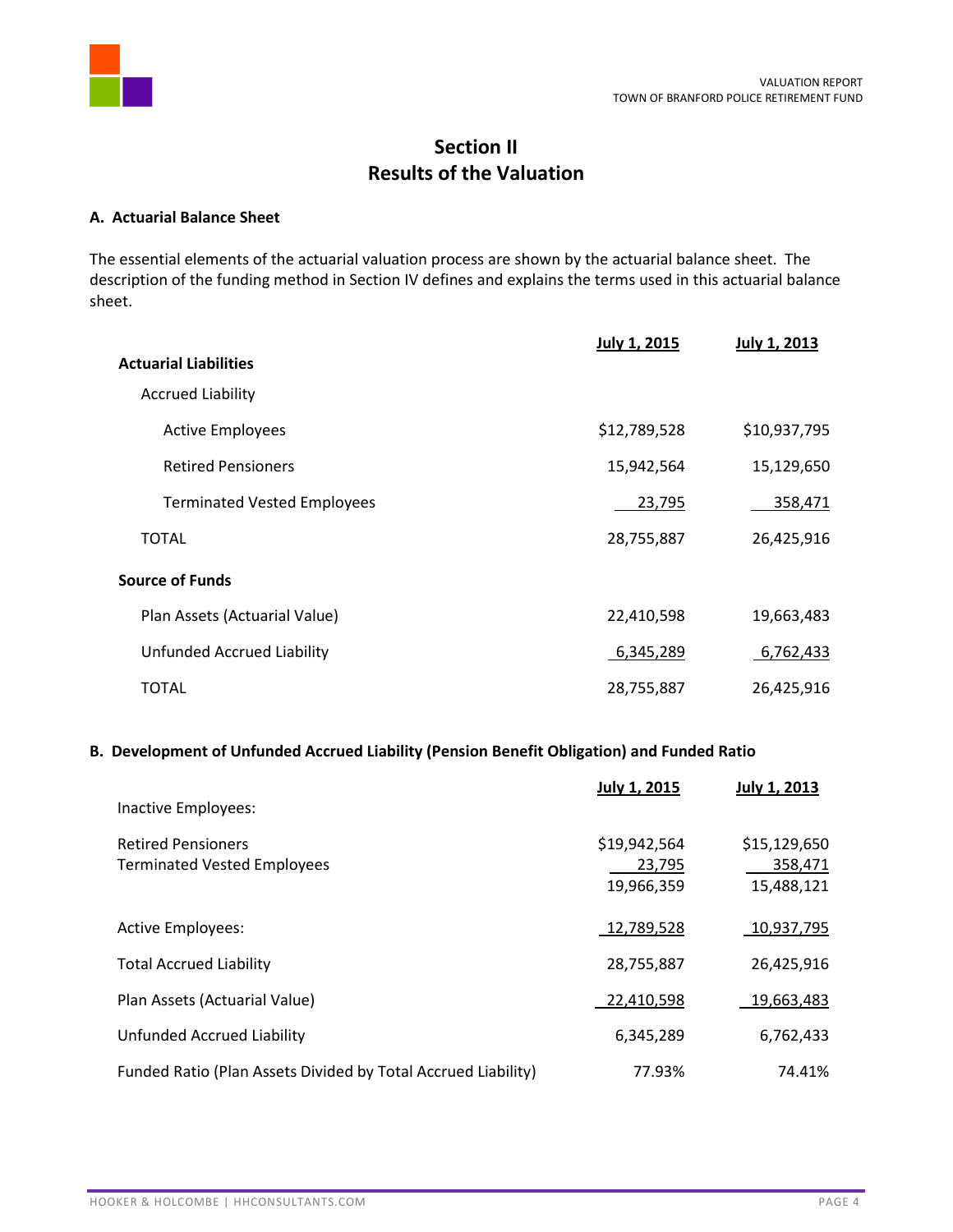

# **C. Annual Contribution**

Based on the employee data and asset information furnished us, the actuarial methods and assumptions shown in Section IV and the plan provisions outlined in Section V, we have developed the Town's cost per active employee shown below:

|    |                                                        |           | <b>July 1, 2015</b><br><b>Percent of</b> |           | <b>July 1, 2013</b><br>Percent of |  |  |  |
|----|--------------------------------------------------------|-----------|------------------------------------------|-----------|-----------------------------------|--|--|--|
|    |                                                        | Cost      | <b>Payroll</b>                           | Cost      | <b>Payroll</b>                    |  |  |  |
| a) | Town's Normal Cost                                     | \$303,827 | 8.50%                                    | \$285,624 | 8.25%                             |  |  |  |
| b) | Amortization of Unfunded<br>Accrued Liability*         | 607,399   | 16.98%                                   | 611,482   | 17.66%                            |  |  |  |
| d) | Town's Annual Recommended<br>Contribution: $(a) + (b)$ | 911,226   | 25.48%                                   | 897,106   | 25.91%                            |  |  |  |
|    | <b>Total Annual Plan Salaries</b>                      | 3,576,246 |                                          | 3,462,045 |                                   |  |  |  |
|    | <b>Unfunded Accrued Liability</b>                      | 6,345,289 |                                          | 6,762,433 |                                   |  |  |  |

\* Funding of Unfunded over 40 years from 1992, or 17 years from 2015.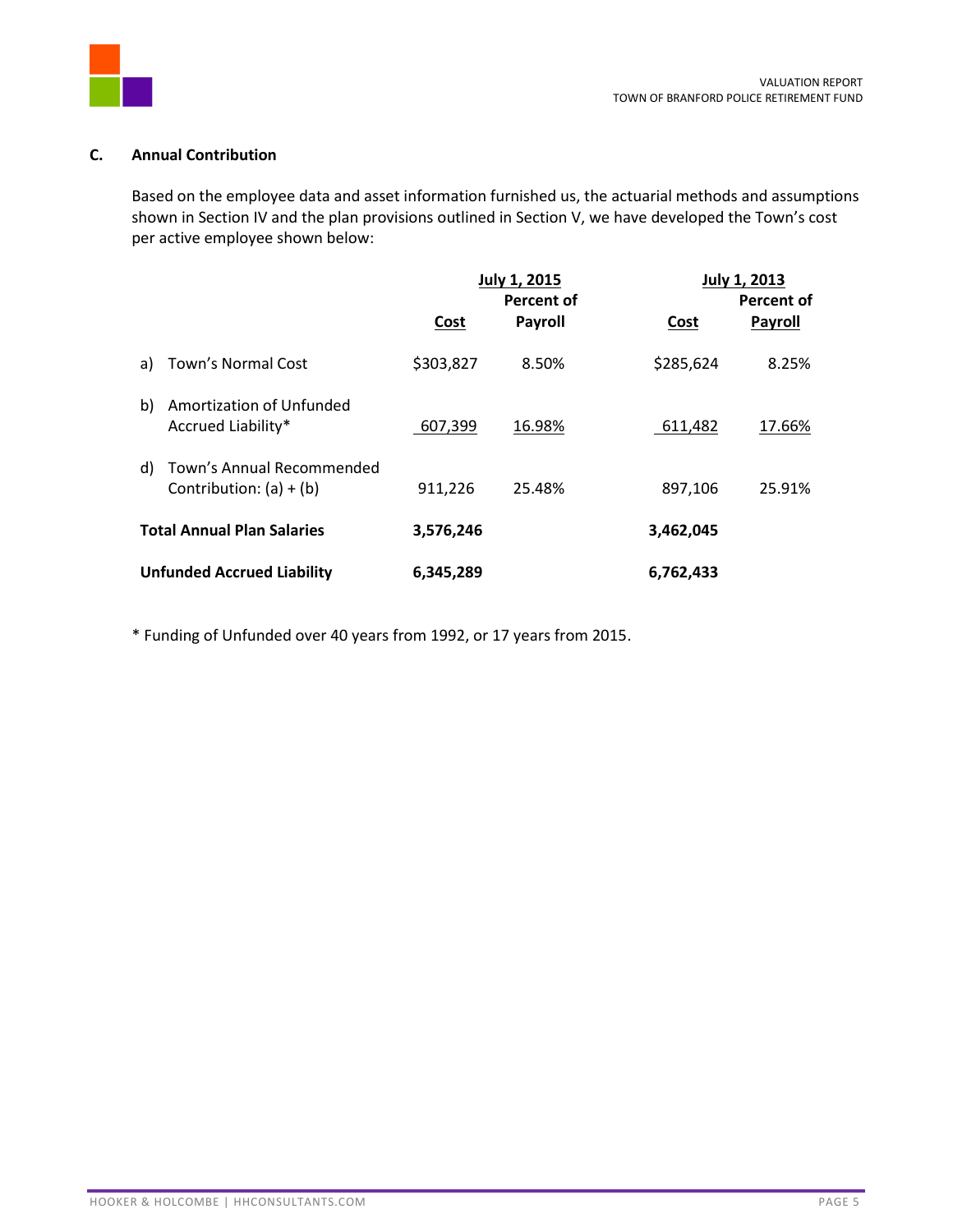

### **D. Town Contribution for 2016-2017 Fiscal Year**

Based upon the plan as it currently stands, Participants as of this valuation – projecting their earnings with one year of salary scale, and the Unfunded Past Service Liability without gain or loss assuming payments are made, we have determined the **2016-2017** Pension Plan contribution for budget purposes.

| <b>Normal Cost to Town:</b>                                                |           |
|----------------------------------------------------------------------------|-----------|
| Percent of Payroll                                                         | 8.50%     |
| Dollar Amount                                                              | \$303,827 |
| Unfunded Accrued Liability Amortization Payment (40-Year Basis from 1992): |           |
| 17 years remaining                                                         | 607,399   |
| Amount Due 7/1/2016                                                        | 911.226   |

#### **E. Town Contributions for 2017-2018 Budget Purposes**

Based upon the plan as it currently stands, Participants as of this valuation – projecting their earnings with one year of salary scale, and the Unfunded Past Service Liability without gain or loss assuming payments are made, we have determined the **2017-2018** Pension Plan contribution for budget purposes.

#### **Normal Cost to Town:**

| Percent of Payroll                                                         | 8.50%     |
|----------------------------------------------------------------------------|-----------|
| <b>Estimated Amount</b>                                                    | \$303,827 |
| Unfunded Accrued Liability Amortization Payment (40-Year Basis from 1992): |           |
| 16 years remaining                                                         | 607,399   |
| Amount Due 7/1/2017                                                        | 911.226   |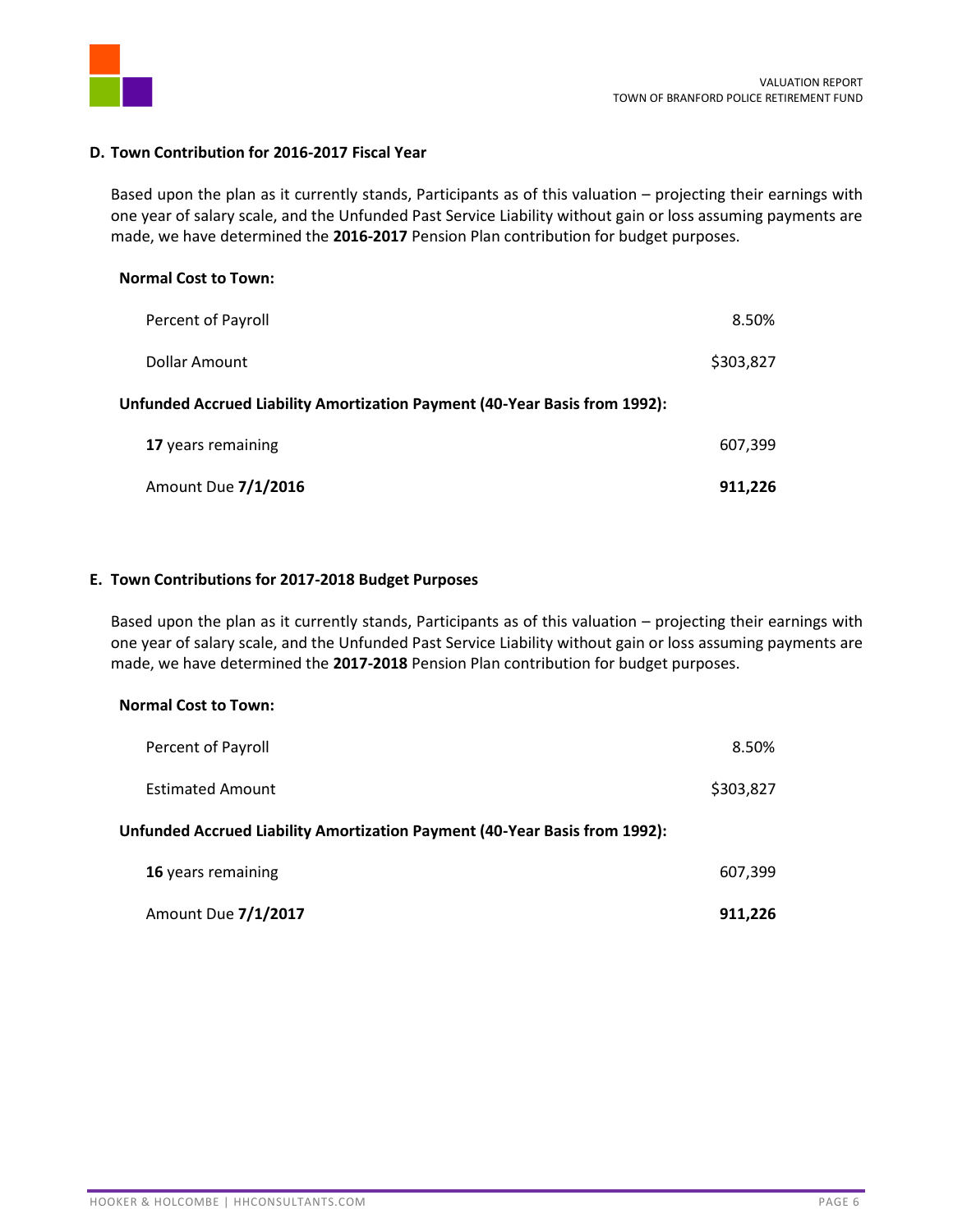

# **F. Accounting Information**

# **Development of Liabilities and Assets for Vested and Non Vested Benefits**

|                                          | July 1, 2015 | July 1, 2013 |
|------------------------------------------|--------------|--------------|
| <b>Vested Liabilities</b>                |              |              |
| <b>Active Employees</b>                  | \$10,496,729 | \$9,118,865  |
| <b>Retired Pensioners</b>                | 15,942,564   | 15,129,650   |
| <b>Terminated Vested Employees</b>       | 23,795       | 358,471      |
| Total                                    | 26,463,088   | 24,606,986   |
| <b>Non-Vested Liabilities</b>            |              |              |
| <b>Active Employees</b>                  | 67,184       | 26,616       |
| <b>Vested and Non-Vested Liabilities</b> |              |              |
| <b>Grand Total</b>                       | 26,530,272   | 24,633,602   |
|                                          |              |              |
| <b>Plan Assets (Market Value)</b>        | 21,598,370   | 19,814,392   |
| Not yet Funded (Minimum of \$0)          | 4,931,902    | 4,819,210    |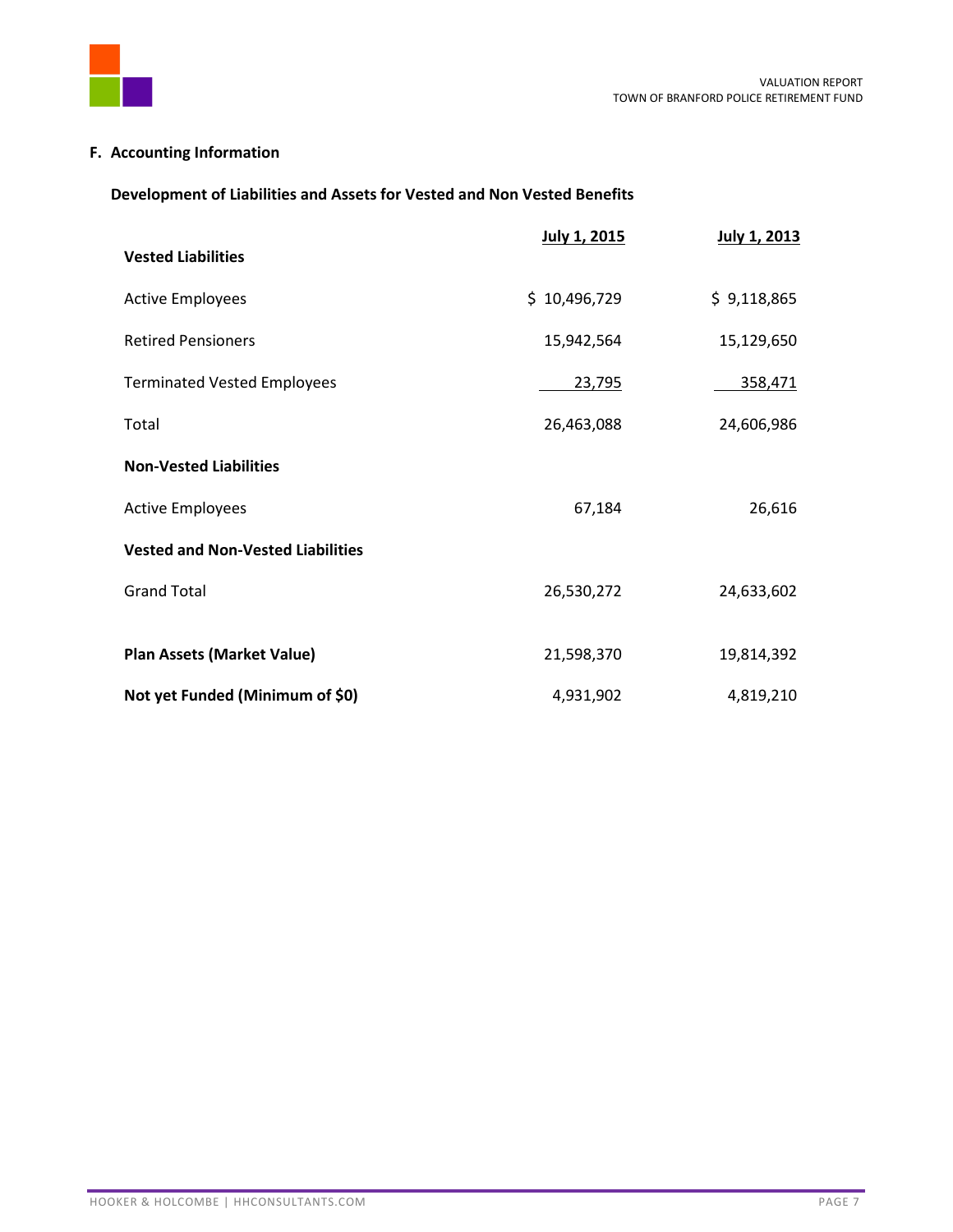

# **Section III Supporting Exhibits**

# **A. Membership Data**

|                                          | July 1, 2015               | July 1, 2013   |
|------------------------------------------|----------------------------|----------------|
| <b>Status</b>                            |                            |                |
| <b>Active Employees</b>                  | 38                         | 40             |
| <b>Active Non-accruing</b>               | 0                          | 0              |
| <b>Retired Pensioners</b>                | 45                         | 46             |
| <b>Terminated Vested Employees</b>       | $\overline{\phantom{0}}$ 1 | $\overline{2}$ |
| Total                                    | 84                         | 88             |
| <b>Average Ages for Active Employees</b> |                            |                |
| Average Hiring Age                       | 30.08                      | 29.85          |
| Average Attained Age                     | 45.64                      | 44.0           |
| <b>Benefits</b>                          |                            |                |
| <b>Total Annual Retirement Benefits</b>  | 1,455,382                  | 1,429,036      |
| Average Annual Retirement Benefit        | 32,342                     | 31,066         |
| <b>Total Annual Vested Benefit for</b>   |                            |                |
| <b>Terminated Vested Employees</b>       | 4,188                      | 34,755         |
| Average Annual Vested Benefit for        |                            |                |
| <b>Terminated Vested Employees</b>       | 4,188                      | 17,378         |
| <b>DROP Balances</b>                     | 62,191                     | 0              |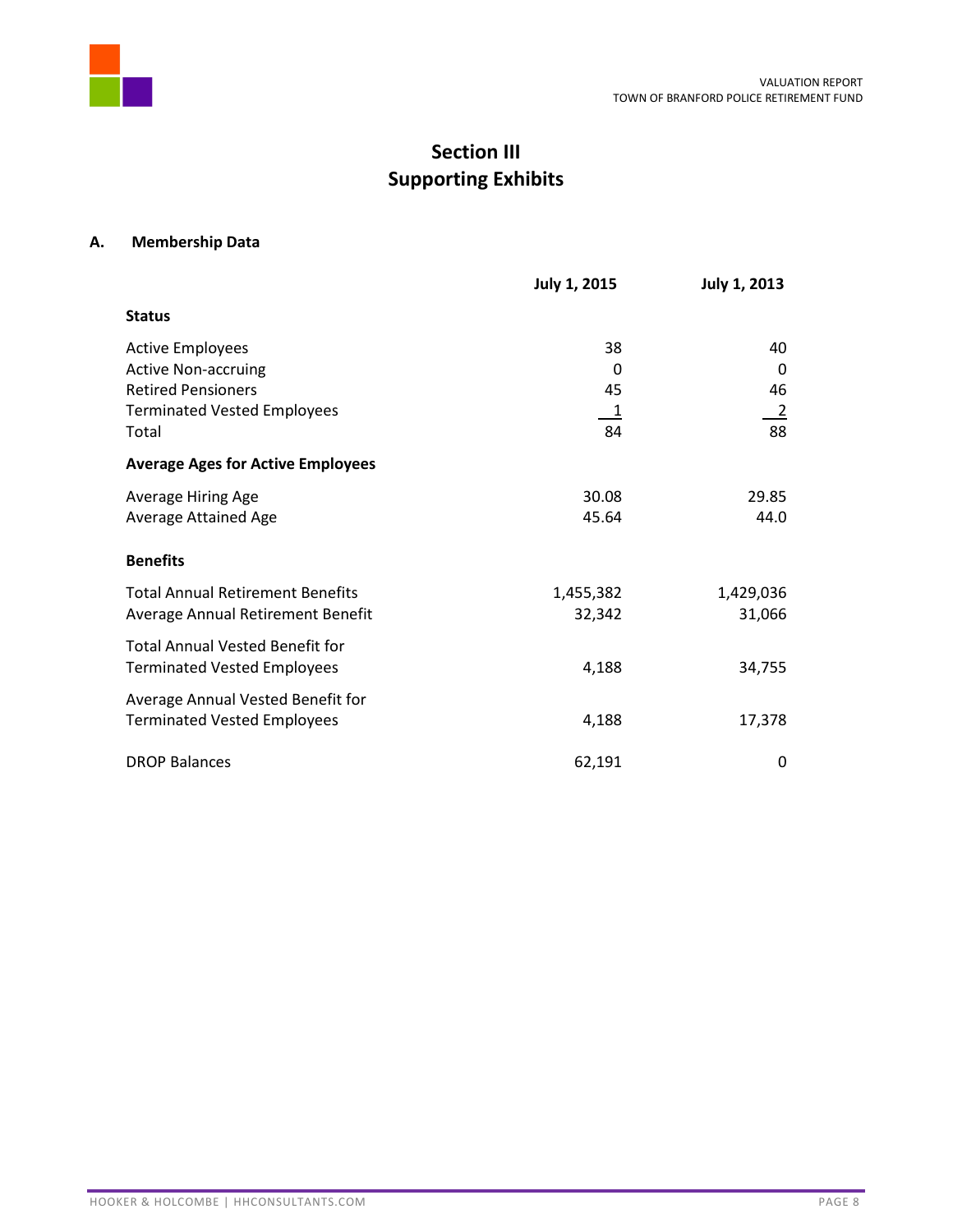

#### **Age, Service, Salary Information for 2015**

#### **TOWN OF BRANFORD POLICE**

|                        |     | Under 1       |              | $1$ to $4$    |                | 5 to 9        |                | 10 to 14      |              | 15 to 19      |                | 20 to 24      | 25 to 29         |               |     | 30 to 34      |     | 35 to 39      | 40 and over |               |                | All years     |
|------------------------|-----|---------------|--------------|---------------|----------------|---------------|----------------|---------------|--------------|---------------|----------------|---------------|------------------|---------------|-----|---------------|-----|---------------|-------------|---------------|----------------|---------------|
| <b>Attained</b><br>Age | No. | Avg.<br>Comp. | No.          | Avg.<br>Comp. | No.            | Avg.<br>Comp. | No.            | Avg.<br>Comp. | No.          | Avg.<br>Comp. | No.            | Avg.<br>Comp. | No.              | Avg.<br>Comp. | No. | Avg.<br>Comp. | No. | Avg.<br>Comp. | No.         | Avg.<br>Comp. | No.            | Avg.<br>Comp. |
| Under 25               |     |               |              |               |                |               |                |               |              |               |                |               |                  |               |     |               |     |               |             |               |                |               |
| 25 to 29               |     |               |              |               |                |               |                |               |              |               |                |               |                  |               |     |               |     |               |             |               |                |               |
| 30 to 34               |     |               |              |               | $\overline{2}$ | 93,961        |                |               |              |               |                |               |                  |               |     |               |     |               |             |               | $\overline{2}$ | 93,961        |
| 35 to 39               |     |               | $\mathbf{1}$ | 94,165        | 2              | 111,675       | 4              | 89,917        | 1            | 100,997       |                |               |                  |               |     |               |     |               |             |               | 8              | 97,272        |
| 40 to 44               |     |               |              |               |                |               | $\overline{2}$ | 100,102       | 3            | 87,413        |                |               |                  |               |     |               |     |               |             |               | 5              | 92,489        |
| 45 to 49               |     |               |              |               | $\overline{2}$ | 70,242        | 1              | 80,119        | 6            | 97,954        | 2 <sup>1</sup> | 92,533        |                  |               |     |               |     |               |             |               | 11             | 90,309        |
| 50 to 54               |     |               |              |               | 3              | 88,136        |                |               | $\mathbf{1}$ | 99,747        | 1 <sup>1</sup> | 116,131       | 5 <sup>1</sup>   | 93,782        |     |               |     |               |             |               | 10             | 94,920        |
| 55 to 59               |     |               |              |               |                |               |                |               |              |               | 1 <sup>1</sup> | 89,844        | 1                | 115,268       |     |               |     |               |             |               | $\overline{2}$ | 102,556       |
| 60 to 64               |     |               |              |               |                |               |                |               |              |               |                |               |                  |               |     |               |     |               |             |               |                |               |
| 65 to 69               |     |               |              |               |                |               |                |               |              |               |                |               |                  |               |     |               |     |               |             |               |                |               |
| 70 & over              |     |               |              |               |                |               |                |               |              |               |                |               |                  |               |     |               |     |               |             |               |                |               |
| All ages               |     |               | $\mathbf{1}$ | 94,165        | 9              | 90,685        | $\overline{7}$ | 91,427        | 11           | 95,519        | $\overline{4}$ | 97,760        | $6 \overline{6}$ | 97,363        |     |               |     |               |             |               | 38             | 94,112        |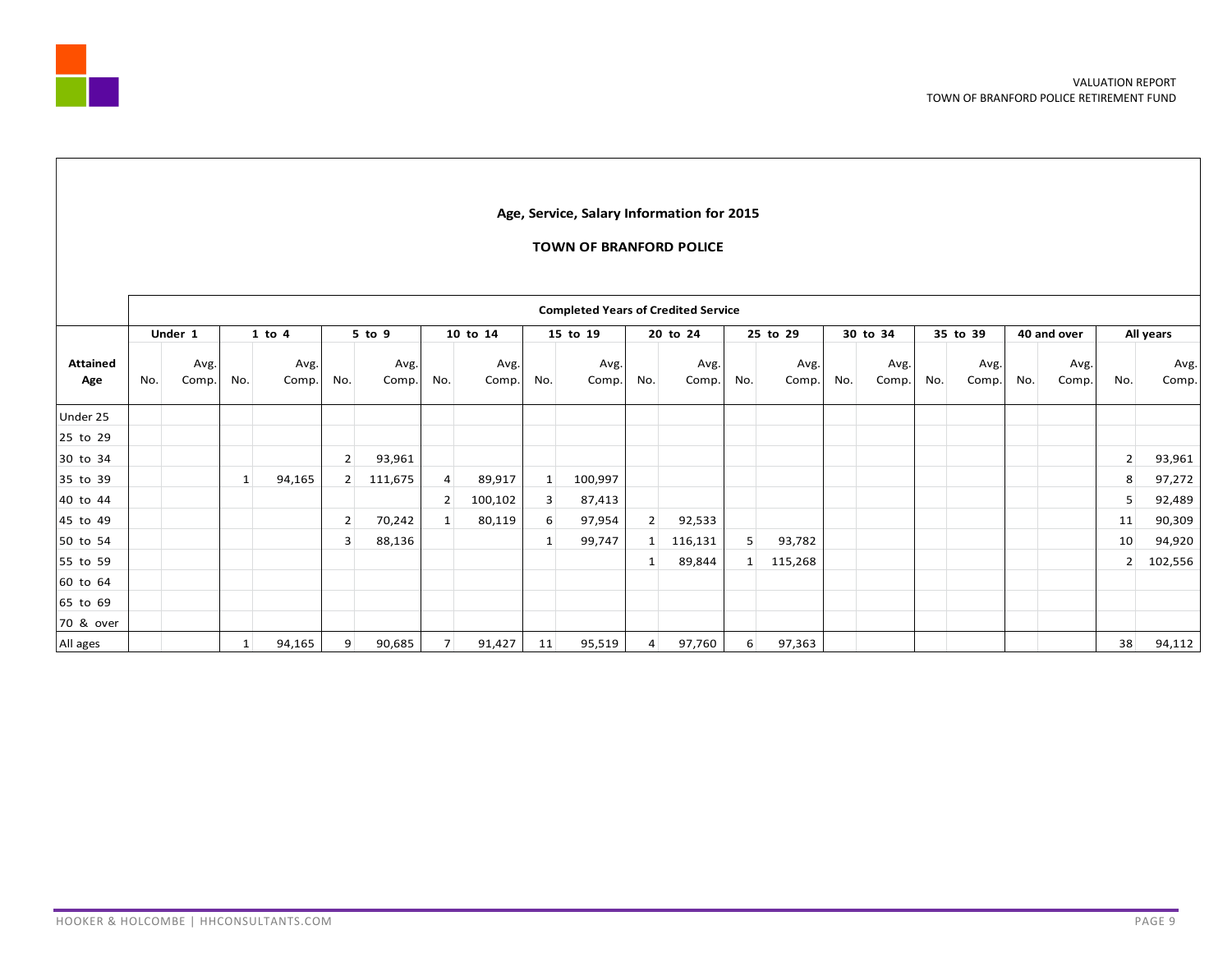

# **B. Assets**

| <b>Summary of Fund Activity</b>               |                      |                        |  |  |
|-----------------------------------------------|----------------------|------------------------|--|--|
|                                               | <b>Market Value</b>  | <b>Actuarial Value</b> |  |  |
| 1. Beginning value 7/1/2014                   |                      |                        |  |  |
| a. Trust assets                               | \$<br>21,752,856     | \$<br>21,088,378       |  |  |
| b. Accrued contribution                       | 0                    | O                      |  |  |
| c. Benefits payable                           | 0                    | 0                      |  |  |
| d. Administrative expenses payable            | 0                    | 0                      |  |  |
| e. Net: $(a)+(b)-(c)-(d)$                     | 21,752,856           | 21,088,378             |  |  |
| 2. Contributions                              |                      |                        |  |  |
| a. Contributions during year                  | 1,205,471            | 1,205,471              |  |  |
| b. Change in accrued contribution             |                      |                        |  |  |
| c. Total for plan year                        | 1,205,471            | 1,205,471              |  |  |
| 3. Disbursements                              |                      |                        |  |  |
| a. Benefit payments during year               | 1,400,569            | 1,400,569              |  |  |
| b. Administrative expenses during year        | 0                    | O                      |  |  |
| c. Change in benefits payable                 | 0                    | 0                      |  |  |
| d. Change in administrative expenses payable  | 0                    | 0                      |  |  |
| e. Total for plan year                        | 1,400,569            | 1,400,569              |  |  |
| 4. Net investment return                      |                      |                        |  |  |
| a. Investment income (all sources)            | 151,554              | N/A                    |  |  |
| b. Change in accrued income                   | 0                    | N/A                    |  |  |
| e. Expected return                            | N/A                  | 1,516,080              |  |  |
| f. Recognized gain (loss)                     | N/A                  | 1,238                  |  |  |
| g. Required adjustment due to corridor        | N/A                  | O                      |  |  |
| h. Reversal of prior year required adjustment | N/A                  | 0                      |  |  |
| i. Investment-related expenses                | (110, 942)<br>40,612 | N/A<br>1,517,318       |  |  |
| j. Total                                      |                      |                        |  |  |
| 5. Ending value 7/1/2015                      |                      |                        |  |  |
| a. Trust assets: (1a)+(2a)-(3a)-(3b)+(4j)     | 21,598,370           | 22,410,598             |  |  |
| b. Accrued contribution                       | 0                    | 0                      |  |  |
| c. Benefits payable                           | 0                    | 0                      |  |  |
| d. Administrative expenses payable            | 0                    | 0                      |  |  |
| e. Net: $(a)+(b)-(c)-(d)$                     | 21,598,370           | 22,410,598             |  |  |
| 6. Approximate rate of return 2014-2015       | 0.2%                 | 7.2%                   |  |  |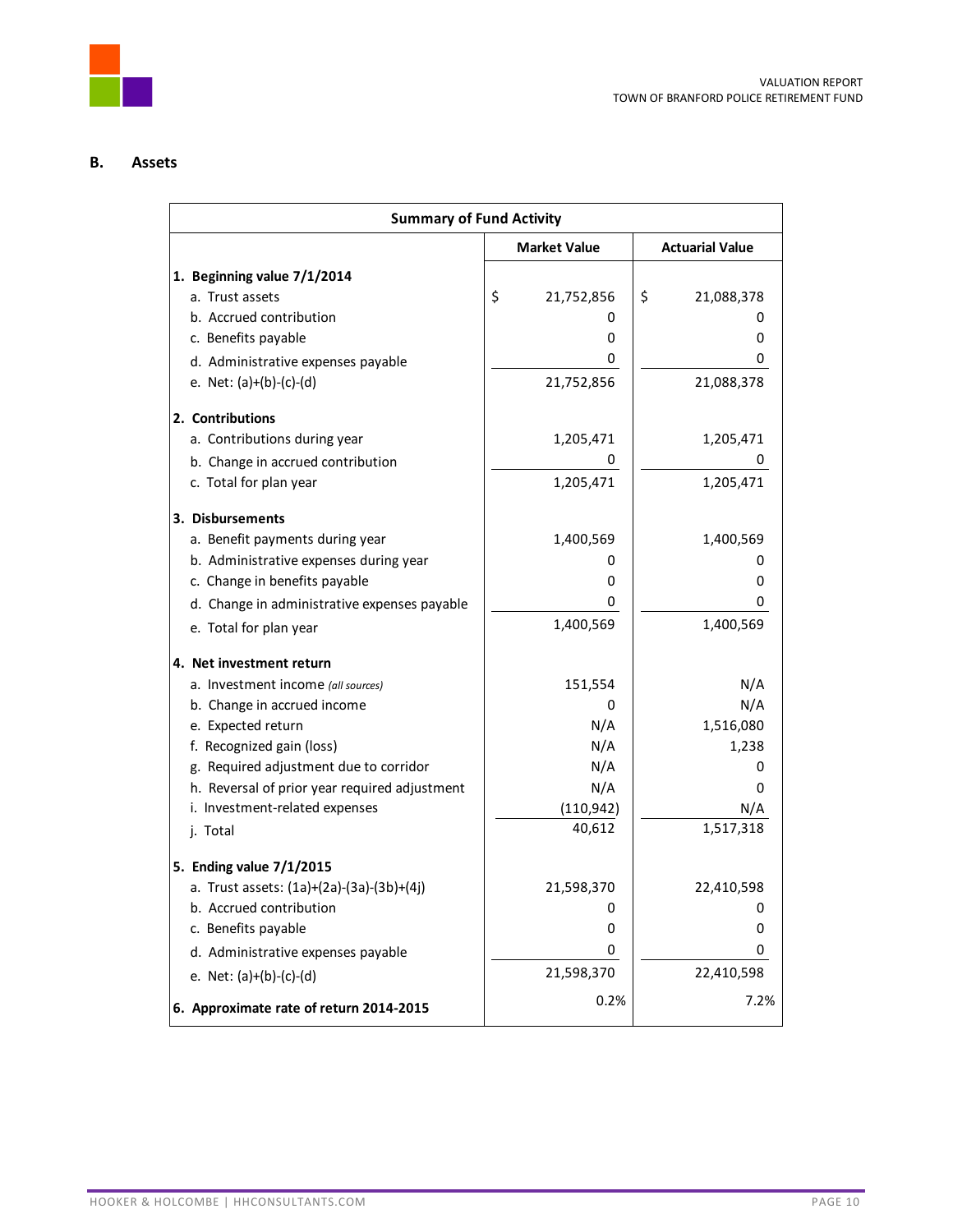

# **B. Assets (continued)**

| <b>Summary of Fund Activity</b>                                                 |                        |                        |  |  |
|---------------------------------------------------------------------------------|------------------------|------------------------|--|--|
|                                                                                 | <b>Market Value</b>    | <b>Actuarial Value</b> |  |  |
| 1. Beginning value 7/1/2013                                                     |                        |                        |  |  |
| a. Trust assets                                                                 | \$<br>19,814,392       | \$<br>19,663,483       |  |  |
| b. Accrued contribution                                                         | 0                      | O                      |  |  |
| c. Benefits payable                                                             | 0                      | 0                      |  |  |
| d. Administrative expenses payable                                              | 0                      | 0                      |  |  |
| e. Net: $(a)+(b)-(c)-(d)$                                                       | 19,814,392             | 19,663,483             |  |  |
| 2. Contributions                                                                |                        |                        |  |  |
| a. Contributions during year                                                    | 1,202,145              | 1,202,145              |  |  |
| b. Change in accrued contribution                                               | 0                      | 0                      |  |  |
| c. Total for plan year                                                          | 1,202,145              | 1,202,145              |  |  |
| 3. Disbursements                                                                |                        |                        |  |  |
| a. Benefit payments during year                                                 | 1,519,089              | 1,519,089              |  |  |
| b. Administrative expenses during year                                          | 0                      | 0                      |  |  |
| c. Change in benefits payable                                                   | 0                      | 0                      |  |  |
| d. Change in administrative expenses payable                                    | 0                      | 0                      |  |  |
| e. Total for plan year                                                          | 1,519,089              | 1,519,089              |  |  |
| 4. Net investment return                                                        |                        |                        |  |  |
| a. Interest and dividends                                                       | 587,567                | N/A                    |  |  |
| b. Change in accrued income                                                     | 0                      | N/A                    |  |  |
| c. Realized gain (loss)                                                         | 367,766                | N/A                    |  |  |
| d. Unrealized gain (loss)                                                       | 1,387,960              | N/A                    |  |  |
| e. Expected return                                                              | N/A                    | 1,376,254              |  |  |
| f. Recognized gain (loss)                                                       | N/A                    | 365,585                |  |  |
| g. Required adjustment due to corridor                                          | N/A                    | O                      |  |  |
| h. Reversal of prior year required adjustment<br>i. Investment-related expenses | N/A                    | 0                      |  |  |
| j. Total                                                                        | (87, 885)<br>2,255,408 | N/A<br>1,741,839       |  |  |
|                                                                                 |                        |                        |  |  |
| 5. Ending value 7/1/2014<br>a. Trust assets: (1a)+(2a)-(3a)-(3b)+(4j)           | 21,752,856             | 21,088,378             |  |  |
| b. Accrued contribution                                                         | 0                      | 0                      |  |  |
| c. Benefits payable                                                             | 0                      | 0                      |  |  |
| d. Administrative expenses payable                                              | 0                      | 0                      |  |  |
| e. Net: $(a)+(b)-(c)-(d)$                                                       | 21,752,856             | 21,088,378             |  |  |
| 6. Approximate rate of return 2013-2014                                         | 11.5%                  | 8.9%                   |  |  |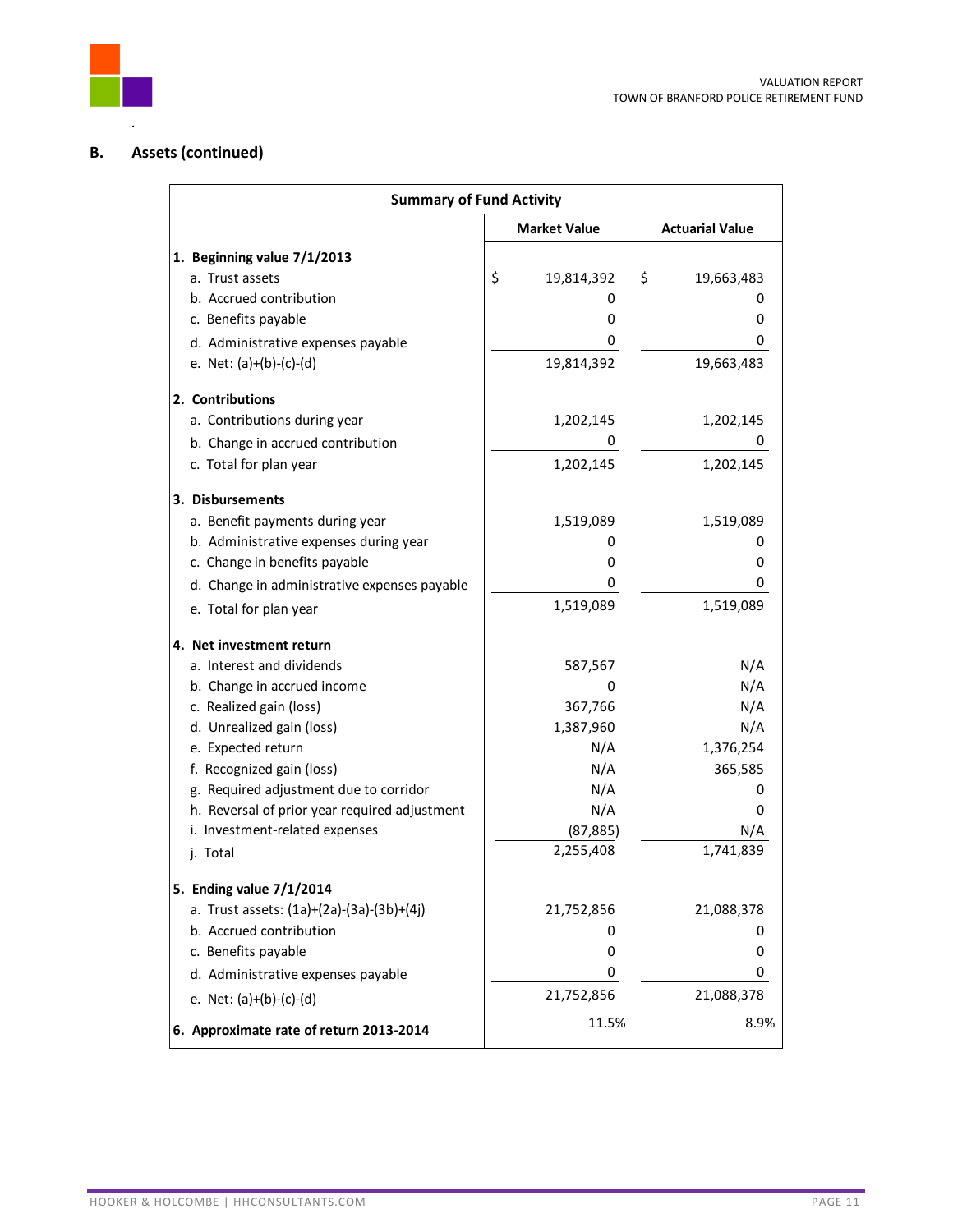

# **B. Assets (continued)**

| <b>Relationship of Actuarial Value to Market Value</b>                         |     |            |  |  |
|--------------------------------------------------------------------------------|-----|------------|--|--|
| 1. Market value 7/1/2015                                                       | \$  | 21,598,370 |  |  |
| 2. Gain / (loss) not recognized in actuarial value 7/1/2015                    |     | (812, 228) |  |  |
| 3. Preliminary actuarial value 7/1/2015: (1)-(2)                               |     | 22,410,598 |  |  |
| 4. Preliminary actuarial value as a percentage of market value: $(3) \div (1)$ |     | 103.8%     |  |  |
| 5. Gain / (loss) recognized for corridor min/max                               | N/A |            |  |  |
| 6. Actuarial value $7/1/2015$ after corridor min/max: $(3)+(5)$                |     | 22,410,598 |  |  |
| 7. Actuarial value as a percentage of market value: $(6)+(1)$                  |     | 103.8%     |  |  |

| Development of Market Value Gain / (Loss) for 2014-2015 Plan Year |    |             |  |  |
|-------------------------------------------------------------------|----|-------------|--|--|
| 1. Market value 7/1/2014                                          | \$ | 21,752,856  |  |  |
| 2. Contributions                                                  |    | 1,205,471   |  |  |
| 3. Benefit payments                                               |    | 1,400,569   |  |  |
| 4. Administrative expenses                                        |    | 0           |  |  |
| 5. Expected return at 7.00%                                       |    | 1,516,080   |  |  |
| 6. Expected value $7/1/2015$ : $(1)+(2)-(3)-(4)+(5)$              |    | 23,073,838  |  |  |
| 7. Market value 7/1/2015                                          |    | 21,598,370  |  |  |
| 8. Market value gain / (loss) for -1 Plan Year: (7)-(6)           |    | (1,475,468) |  |  |

| Recognition of Gain / (Loss) in Actuarial Value |    |               |                                   |            |           |               |         |                  |                 |
|-------------------------------------------------|----|---------------|-----------------------------------|------------|-----------|---------------|---------|------------------|-----------------|
|                                                 |    | (a)           | (b)                               |            | (c)       |               |         | (d)              | (e)             |
|                                                 |    |               |                                   |            |           | Recognized in |         | Total recognized | Not recognized  |
|                                                 |    |               |                                   | Recognized |           | current year: |         | as of 7/1/2015:  | as of 7/1/2015: |
| Year                                            |    | Gain / (loss) | as of 7/1/2014<br>$20\%$ of $(a)$ |            | $(b)+(c)$ |               | (a)–(d) |                  |                 |
| 2010-2011                                       | \$ | 1,489,017     | \$                                | 1,191,212  | \$        | 297,805       | \$      | 1,489,017        | \$<br>0         |
| 2011-2012                                       |    | (976, 312)    |                                   | (585, 786) |           | (195, 262)    |         | (781, 048)       | (195, 264)      |
| 2012-2013                                       |    | 89,792        |                                   | 35,916     |           | 17,958        |         | 53,874           | 35,918          |
| 2013-2014                                       |    | 879,154       |                                   | 175,831    |           | 175,831       |         | 351,662          | 527,492         |
| 2014-2015                                       |    | (1,475,468)   |                                   | 0          |           | (295,094)     |         | (295,094)        | (1, 180, 374)   |
| Total                                           |    |               |                                   |            |           | 1,238         |         |                  | (812, 228)      |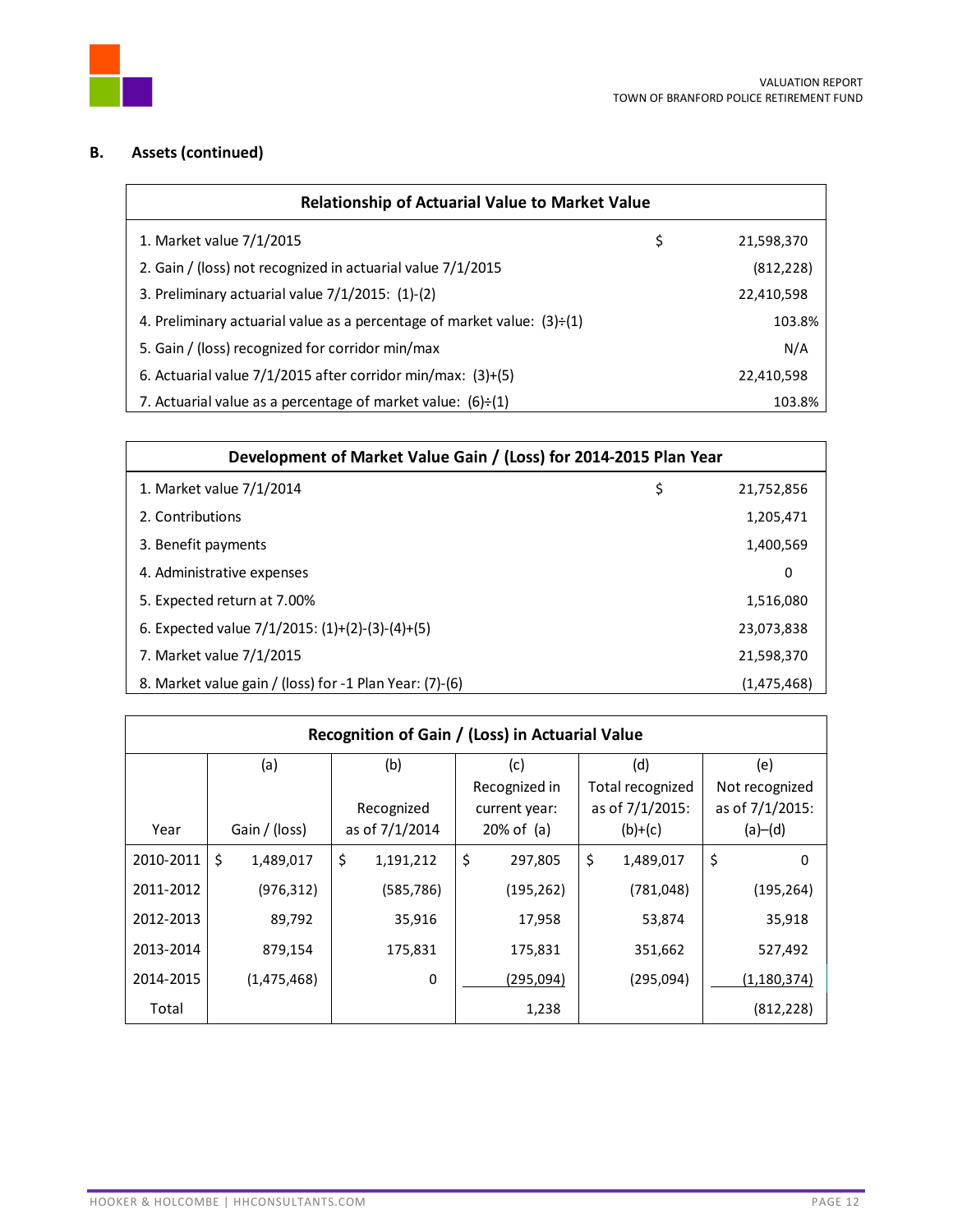

# **Section IV**

# **Description of Actuarial Methods and Actuarial Assumptions**

## **Asset Valuation Method**

The Actuarial Value of assets used in the development of plan contributions phases in recognition of the difference between the actual return on Market Value and the expected return on Market Value over a fiveyear period at 20% per year. The Actuarial Value is adjusted, if necessary, to comply with the IRC Sec. 412 requirement that the Actuarial Value of assets be within the range of 80% to 120% of the Market Value of assets.

# **Actuarial Cost Method**

The actuarial method is the Entry Age Actuarial Cost Method (level percentage of salary).

Under this method, the normal cost is the sum of the individual normal costs for all active participants. For an active participant, the normal cost is the participant's normal cost accrual rate, multiplied by the participant's current compensation. The normal cost accrual rate equals the present value of future benefits for the participant, determined as of the participant's entry age, divided by the present value of the compensation expected to be paid to the participant for each year of the participant's anticipated future service, determined as of the participant's entry age.

The cost of amortizing the Unfunded Accrued liability constitutes the remaining portion of the Annual Funding Percentage for all benefits and is determined as follows:

- 1. An Accrued Liability for these benefits is developed for the active employee group by multiplying each active employee's annual cost (described in the above paragraph) by his credited service accrued to the current actuarial valuation date. This operation will produce an Accrued Liability for each active employee. These individual Accrued Liabilities are then added together to obtain a total Accrued Liability for the active employee group.
- 2. An Accrued Liability for these benefits is also developed for those members or their beneficiaries who are currently receiving benefit payments. This Accrued Liability is equal to the present value of these benefit payments currently being made to such members or their beneficiaries.
- 3. The sum of these Accrued Liabilities is reduced by the plan assets to develop the Unfunded Accrued Liability for these benefits.
- 4. The Unfunded Accrued Liability is to be amortized over 40 years from 1992.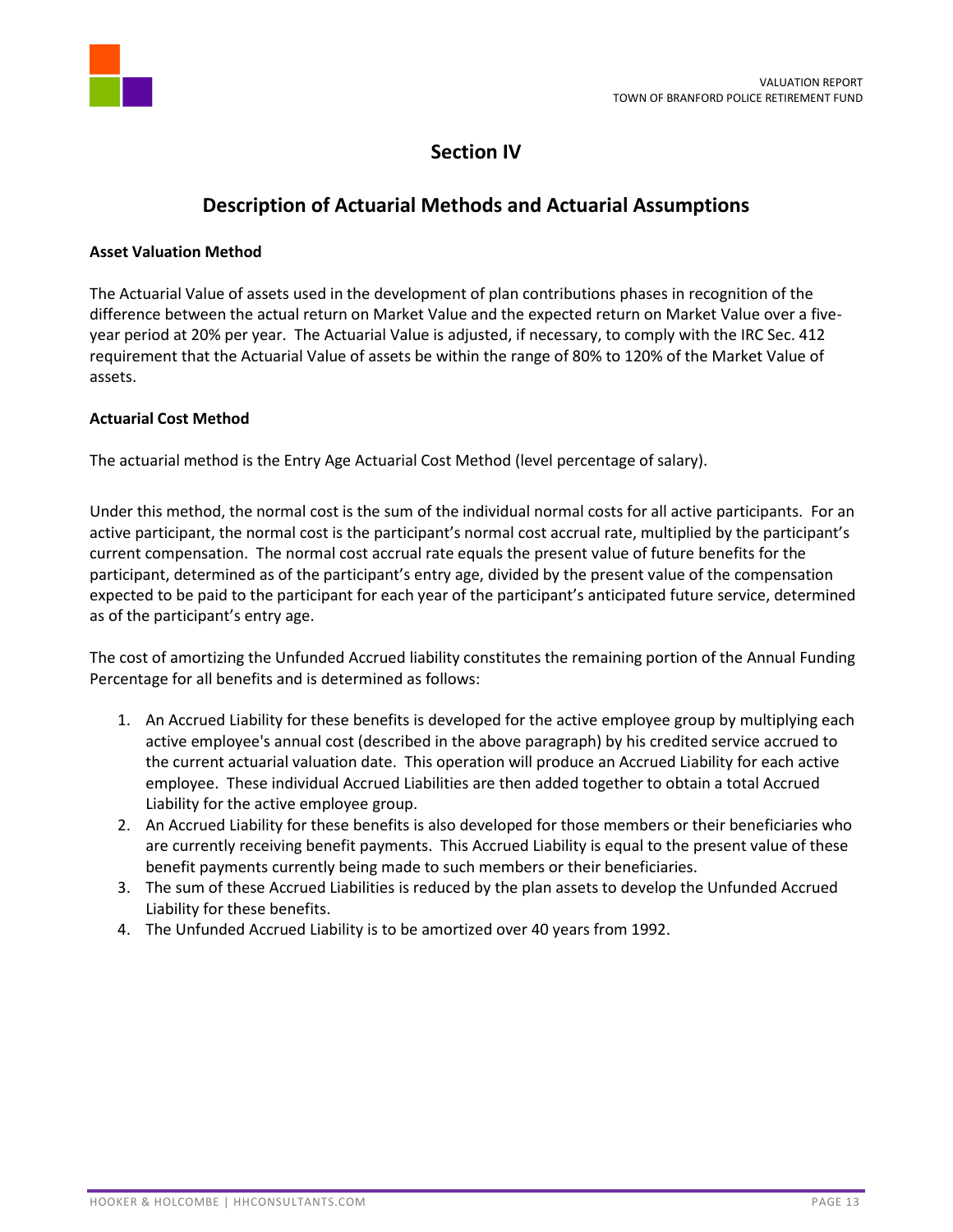

# **Description of Actuarial Assumptions**

## **Investment rate of return** (net of investment-related and administrative expenses)

7.00%

## **Inflation**

3.0%.

This assumption is based on long term historical inflation numbers. While near term averages have been lower, we do not believe this trend will continue indefinitely and expect that there will be a reversion to the long term average.

### **Salary increases**

According to the following service-based schedule:

| <b>Service</b> | <b>Rate of Increase</b> |
|----------------|-------------------------|
| 0              | 9.5%                    |
| 1              | 8.5%                    |
| 2              | 7.5%                    |
| 3              | 6.5%                    |
| 4              | 5.5%                    |
| 5              | 4.5%                    |
| 6              | 4.0%                    |
| 7              | 4.0%                    |
| 8              | 4.0%                    |
| 9              | 4.0%                    |
| 10             | 4.0%                    |
| 11             | 4.0%                    |
| 12             | 4.0%                    |
| 13             | 4.0%                    |
| 14             | 4.0%                    |
| 15             | 3.5%                    |

The plan does not have statistically credible data on which to form this assumption. The assumption is based on input from the plan sponsor regarding future expectations and the comparable assumption used in the July 1, 2014 CT MERS Actuarial Valuation.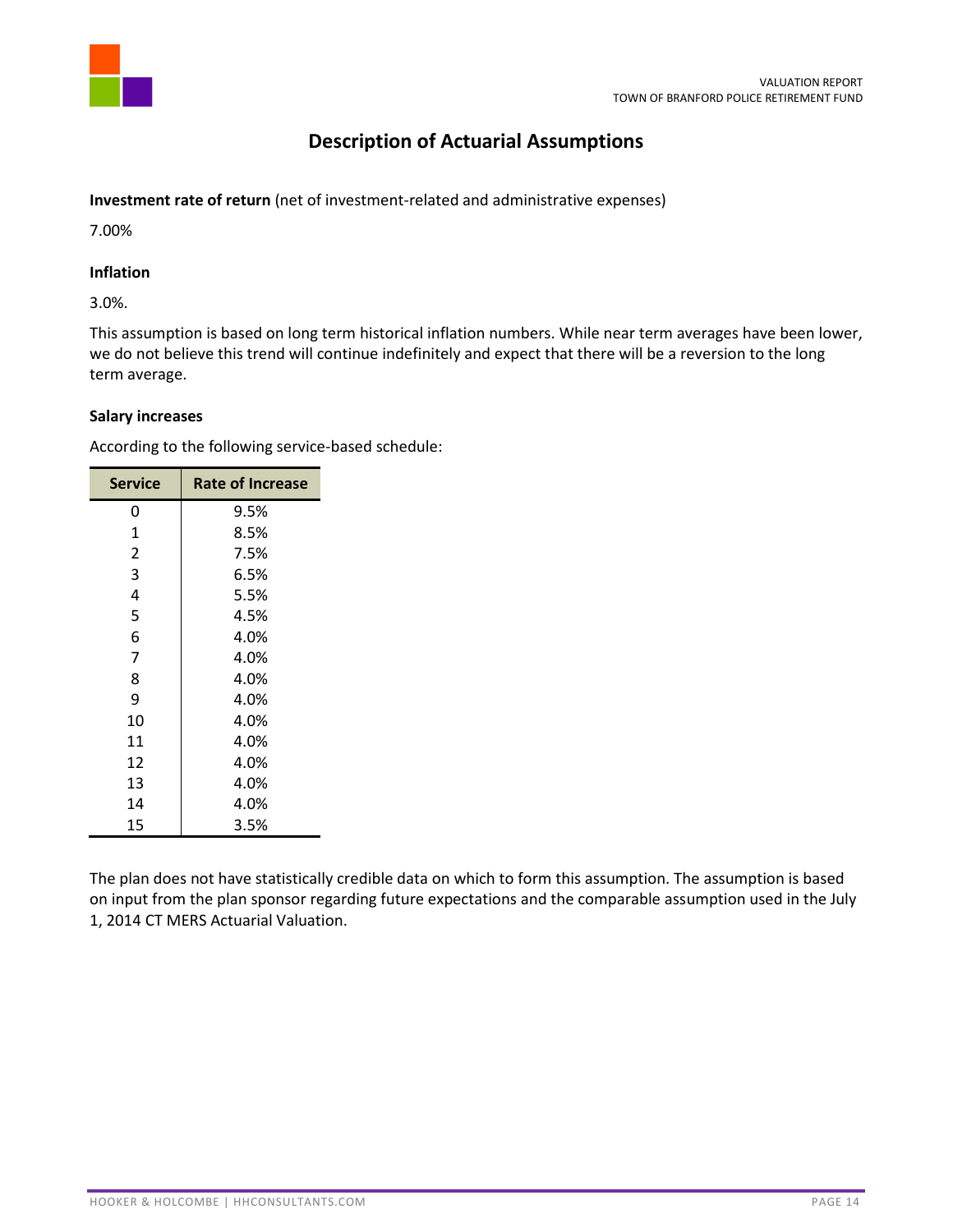### **Mortality**

Current: RP-2014 Adjusted to 2006 Total Dataset Mortality Table projected to valuation date with Scale MP-2015

Prior: Pre-65 mortality per table below:

| Age | Rate    |
|-----|---------|
| 20  | .01%    |
| 25  | .01%    |
| 30  | .01%    |
| 35  | $.02\%$ |
| 40  | $.02\%$ |
| 45  | .03%    |
| 50  | .05%    |
| 55  | .08%    |
| 60  | .12%    |
| 65  | .20%    |

Post-retirement and Disabled: RP-2000 Mortality Table with separate male and female rates, with no collar adjustment combined table for non-annuitants and annuitants, projected to the valuation date with Scale AA.

### **Mortality improvement**

Current: Projected to date of decrement using Scale MP-2015 (generational mortality).

Prior: Post-retirement and Disabled: Projected to date of decrement using Scale AA (generational mortality).

We have selected this mortality assumption because it is based on the latest published pension mortality study released by the Society of Actuaries. The mortality assumption was changed to better reflect actual experience. The change in assumption increased liabilities by about 0.8%.

#### **Retirement**

Current:

| Age       | <b>Rate of Retirement</b> |
|-----------|---------------------------|
| $25 - 27$ | 20%                       |
| 28        | 25%                       |
| 29        | 30%                       |
| 30        | 40%                       |
| 31-34     | 20%                       |
| 35-39     | 10%                       |
| 40        | 100%                      |

Prior:

| Age | <b>Rate of Retirement</b> |  |  |
|-----|---------------------------|--|--|
| 45  | 25%                       |  |  |
| 50  | 20%                       |  |  |
| 55  | 12%                       |  |  |
| 60  | 20%                       |  |  |
| 65  | 100%                      |  |  |

The retirement rates were changed to better reflect actual experience including the existence of the DROP. The change in assumption increased liabilities.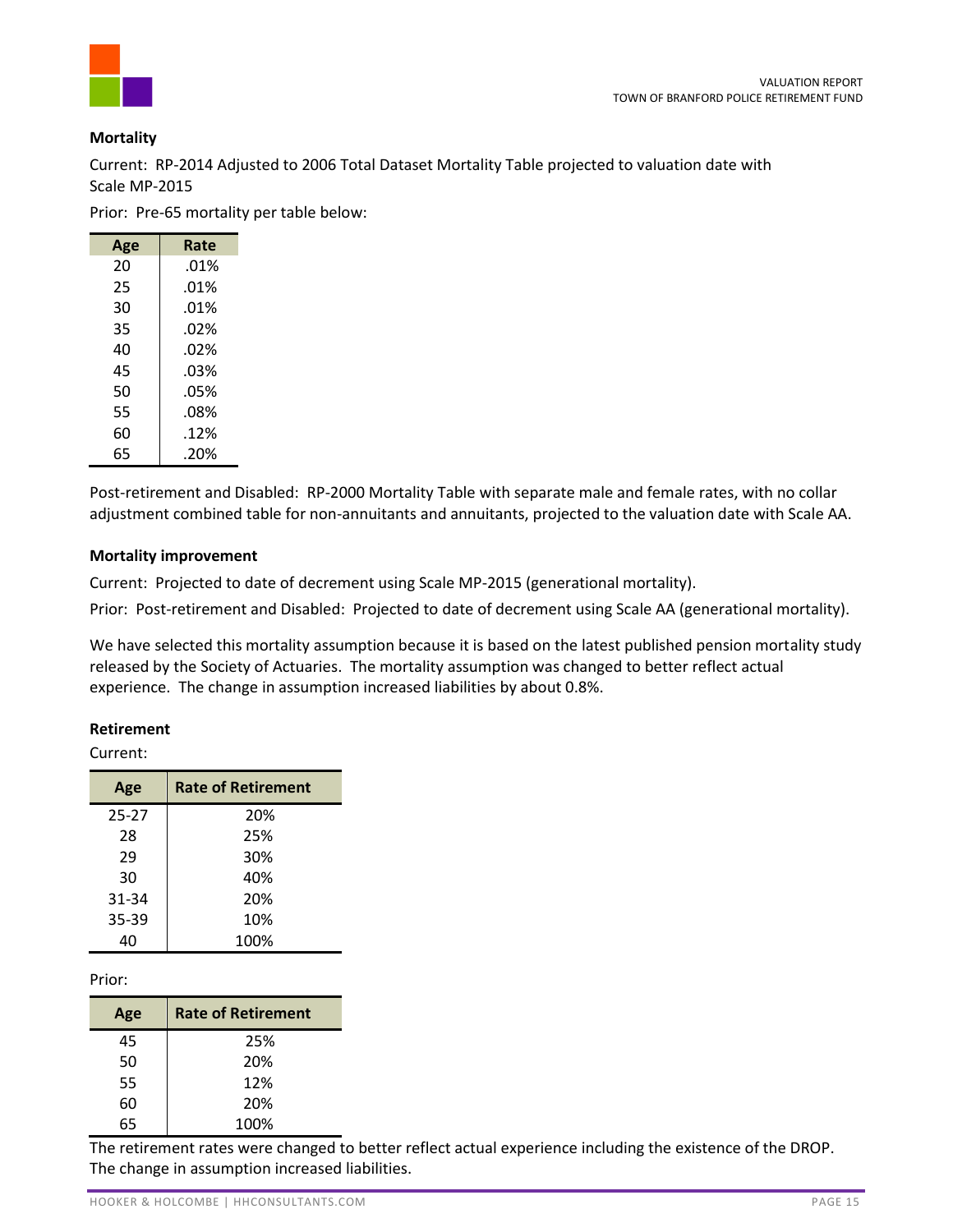

### **Pre-Retirement Spouse Benefit and Disability Benefits**

Costed explicitly.

#### **Withdrawal rates**

Current: Annual rates of withdrawal per table below (shown at sample ages) interpolated.

Prior: Annual rates of withdrawal per table below (shown at sample ages):

| Age | <b>Rate of withdrawal</b> |
|-----|---------------------------|
| 20  | 7.00%                     |
| 30  | 5.00%                     |
| 40  | 2.00%                     |
| 50  | $0.00\%$                  |

#### **Service-connected disability**

Current: Annual rates of disability per table below (shown at sample ages) interpolated.

Prior: Annual rates of disability per table below (shown at sample ages):

| Age | <b>Rate of disability</b> |
|-----|---------------------------|
| 20  | .11%                      |
| 30  | .15%                      |
| 40  | .32%                      |
| 50  | 1.11%                     |
| 60  | 6.88%                     |

The withdrawal rates and service-connected disability were changed to better reflect actual experience. The change in assumptions increased liabilities. The change in the retirement rates, withdrawal rates and serviceconnected disability increased liabilities by about 2.5%.

The plan does not have statistically credible data on which to form the retirement, turnover, and disability assumptions. These assumptions are based on input from the plan sponsor regarding future expectations and the comparable assumptions used in the July 1, 2014 CT MERS Actuarial Valuation.

#### **Expenses**

None. Expenses are assumed to be paid directly by the Town.

#### **Post-Retirement Death Benefit**

Costed explicitly.

#### **Benefits Attributed to Longevity Pay**

Costed explicitly.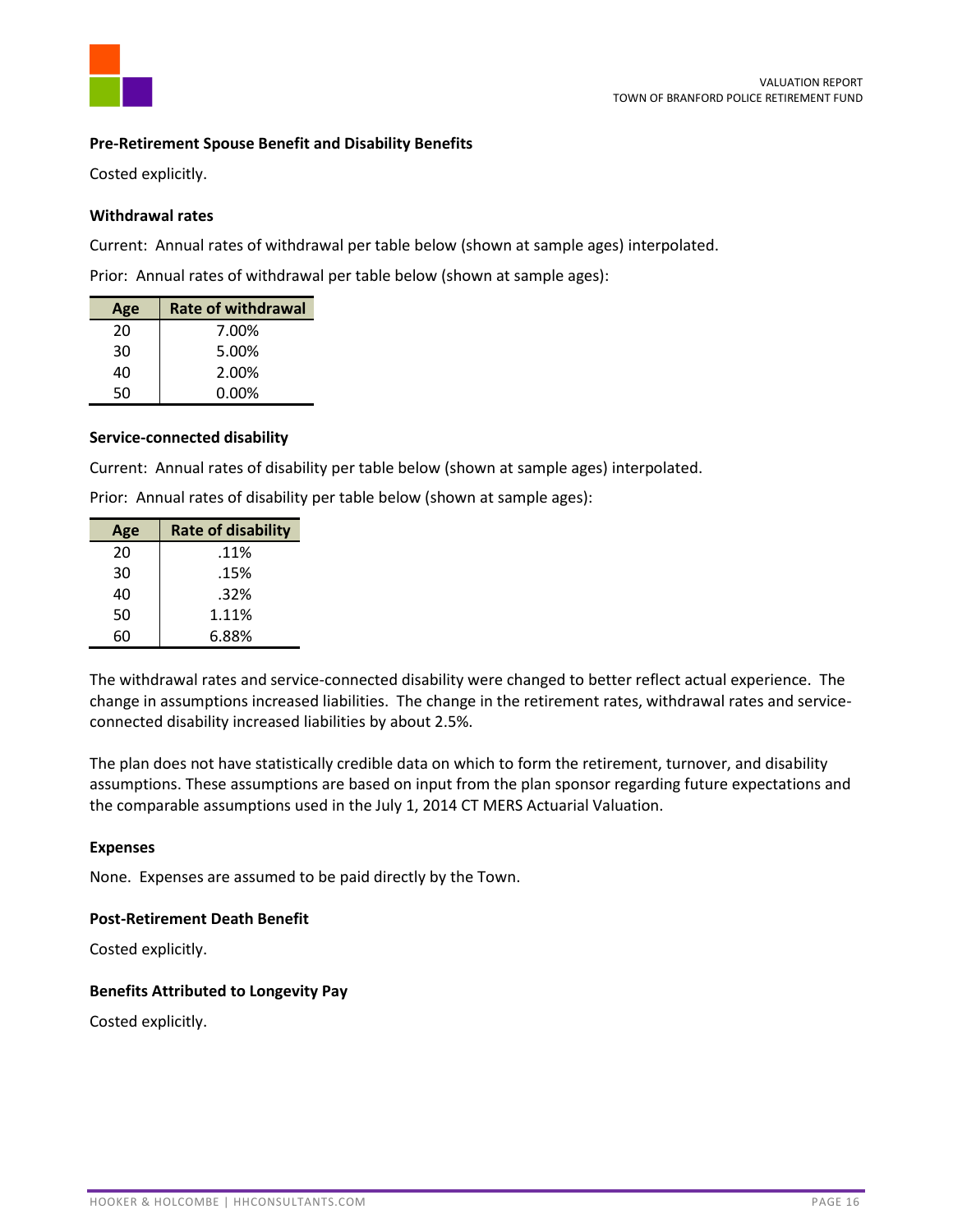

# **V. Summary of Plan Provisions**

### **Plan identification**

Single-employer pension plan.

### **Eligibility**

Immediately upon commencement of payment of employee contributions. New hires after August 10, 2011 are no longer eligible for this Plan.

#### **Salary**

Base salary plus longevity plus station overtime earned by a participant from the Town for a particular year.

#### **Final Average Salary**

The average of the three highest fiscal years of salary.

#### **Normal Retirement Age**

25 years as a member of the Police Department and contributing to the fund. Maximum retirement age is 65.

#### **Credited Service**

Period of time served as a member of the Police Department and contributing to the fund.

#### **Normal Retirement Benefit**

2.5% of Final Average Salary times years of credited service to a maximum of 25 years, plus 2.5% times basic salary for each year of service beyond 25, maximum benefit 70% of basic salary at time of retirement. Maximum will be exceeded for service under age 55. Minimum annual benefit is \$2,000.

### **Early Retirement**

Participant, or a participant's spouse upon the participant's death may elect early retirement. The participant must have attained age 50 and have at least 20 years of service. The benefit percent per year shall be reduced as follows:

| <b>Years of Service</b> | % Per Year |
|-------------------------|------------|
| 25                      | 2.50%      |
| 24                      | 2.35%      |
| 23                      | 2.20%      |
| 22                      | 2.05%      |
| 21                      | 1.90%      |
| 20                      | 1.75%      |

### **Disability Retirement**

During regular performance of duty and certified as disabled: Immediate annual pension of final average salary at time of disability times the greater of (a) 50% or (b) 2.50% multiplied by completed year of service as of the date of disability.